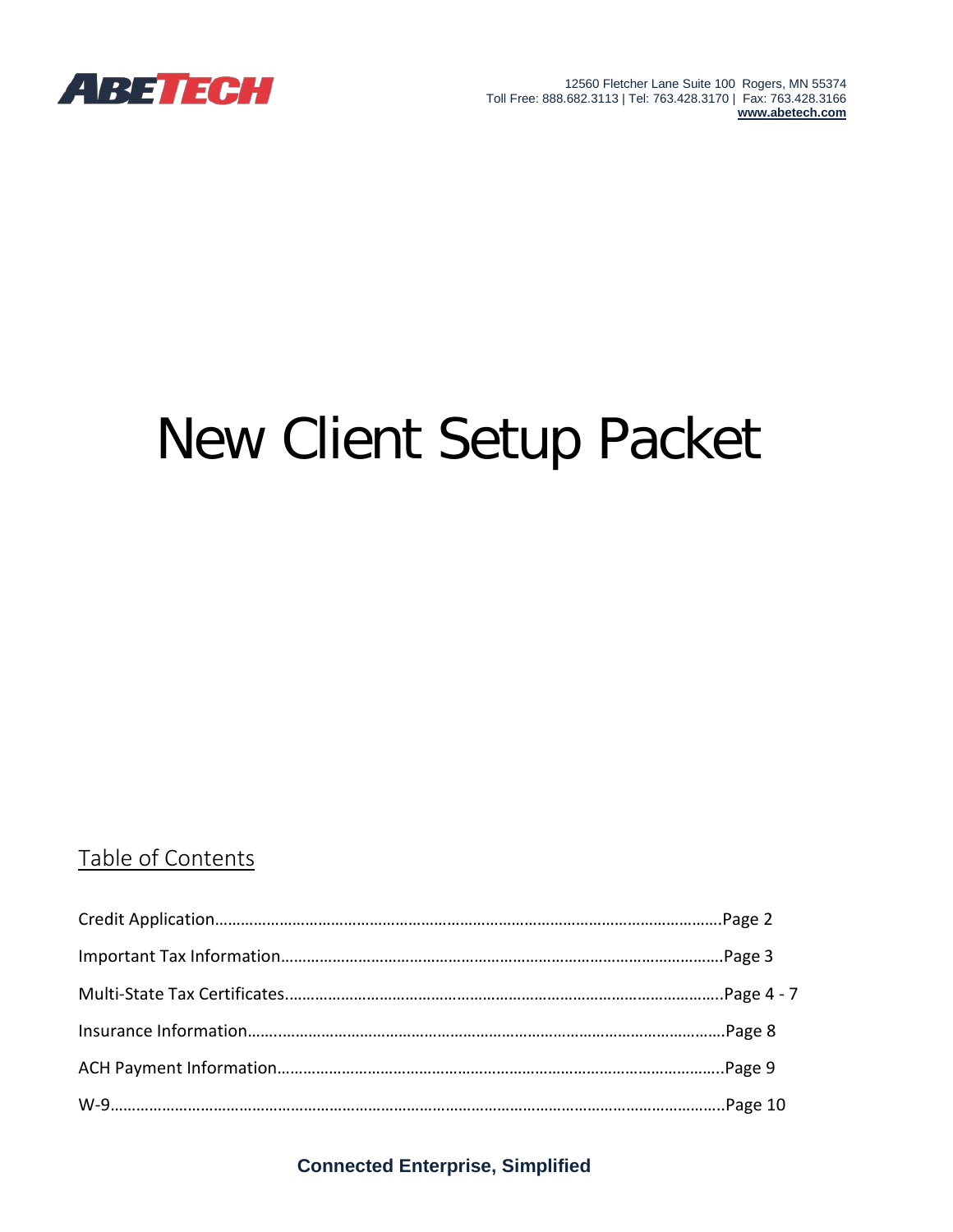

**developing such custom products.**

#### **CREDIT APPLICATION**

Please complete and e-mail to Patsy Hanson at: [phanson@ abetech.com](mailto:phanson@abetech.com)

| Mailing Address: University of the Mailing Address and the Mailing Address and the Mail Section of the Mail Section 1997 |              |                                                                                                                                                                                                                                                                                                                                                                                                                                                                                                                                                                                                                                                                                                                                                                                                                                                                                                                                                                                             |  |
|--------------------------------------------------------------------------------------------------------------------------|--------------|---------------------------------------------------------------------------------------------------------------------------------------------------------------------------------------------------------------------------------------------------------------------------------------------------------------------------------------------------------------------------------------------------------------------------------------------------------------------------------------------------------------------------------------------------------------------------------------------------------------------------------------------------------------------------------------------------------------------------------------------------------------------------------------------------------------------------------------------------------------------------------------------------------------------------------------------------------------------------------------------|--|
|                                                                                                                          |              | Phone: Fax: Fax: Website Website                                                                                                                                                                                                                                                                                                                                                                                                                                                                                                                                                                                                                                                                                                                                                                                                                                                                                                                                                            |  |
| Check One: Sole Proprietorship Partnership Corporation                                                                   |              | $ $ $ $ LLC                                                                                                                                                                                                                                                                                                                                                                                                                                                                                                                                                                                                                                                                                                                                                                                                                                                                                                                                                                                 |  |
|                                                                                                                          |              |                                                                                                                                                                                                                                                                                                                                                                                                                                                                                                                                                                                                                                                                                                                                                                                                                                                                                                                                                                                             |  |
|                                                                                                                          |              | Type of Business: Manufacturer   $\Box$ Wholesaler/Distributor $\Box$ Retail or Service $\Box$ Other                                                                                                                                                                                                                                                                                                                                                                                                                                                                                                                                                                                                                                                                                                                                                                                                                                                                                        |  |
|                                                                                                                          |              |                                                                                                                                                                                                                                                                                                                                                                                                                                                                                                                                                                                                                                                                                                                                                                                                                                                                                                                                                                                             |  |
|                                                                                                                          |              |                                                                                                                                                                                                                                                                                                                                                                                                                                                                                                                                                                                                                                                                                                                                                                                                                                                                                                                                                                                             |  |
|                                                                                                                          |              |                                                                                                                                                                                                                                                                                                                                                                                                                                                                                                                                                                                                                                                                                                                                                                                                                                                                                                                                                                                             |  |
|                                                                                                                          |              | Credit Amount Requested \$                                                                                                                                                                                                                                                                                                                                                                                                                                                                                                                                                                                                                                                                                                                                                                                                                                                                                                                                                                  |  |
|                                                                                                                          |              | Sales Tax Exempt? $\vert$ YES $\vert$ $\vert$ NO (If yes, please provide copy of exemption certificate)                                                                                                                                                                                                                                                                                                                                                                                                                                                                                                                                                                                                                                                                                                                                                                                                                                                                                     |  |
|                                                                                                                          |              | Owners, Partners, Members, or Executive Officers: ALL INFORMATION MUST BE COMPLETED                                                                                                                                                                                                                                                                                                                                                                                                                                                                                                                                                                                                                                                                                                                                                                                                                                                                                                         |  |
|                                                                                                                          |              |                                                                                                                                                                                                                                                                                                                                                                                                                                                                                                                                                                                                                                                                                                                                                                                                                                                                                                                                                                                             |  |
|                                                                                                                          |              |                                                                                                                                                                                                                                                                                                                                                                                                                                                                                                                                                                                                                                                                                                                                                                                                                                                                                                                                                                                             |  |
|                                                                                                                          |              | *** Attach additional page(s) if necessary to identify all owners, partners, members, and executive officers.                                                                                                                                                                                                                                                                                                                                                                                                                                                                                                                                                                                                                                                                                                                                                                                                                                                                               |  |
|                                                                                                                          |              | Accounts Payable Contact: Phone: Phone: Phone: Phone: Phone: Phone: Phone: Phone: Phone: Phone: Phone: Phone: Phone: Phone: Phone: Phone: Phone: Phone: Phone: Phone: Phone: Phone: Phone: Phone: Phone: Phone: Phone: Phone:                                                                                                                                                                                                                                                                                                                                                                                                                                                                                                                                                                                                                                                                                                                                                               |  |
|                                                                                                                          |              | Email: Email: Email: Email: Email: Email: Email: Email: Email: Email: Email: Email: Email: Email: Email: Email: Email: Email: Email: Email: Email: Email: Email: Email: Email: Email: Email: Email: Email: Email: Email: Email                                                                                                                                                                                                                                                                                                                                                                                                                                                                                                                                                                                                                                                                                                                                                              |  |
| Trade References: List at least 3 - No credit card references please                                                     |              |                                                                                                                                                                                                                                                                                                                                                                                                                                                                                                                                                                                                                                                                                                                                                                                                                                                                                                                                                                                             |  |
| Company                                                                                                                  | <b>Phone</b> | e-mail/Fax                                                                                                                                                                                                                                                                                                                                                                                                                                                                                                                                                                                                                                                                                                                                                                                                                                                                                                                                                                                  |  |
|                                                                                                                          |              |                                                                                                                                                                                                                                                                                                                                                                                                                                                                                                                                                                                                                                                                                                                                                                                                                                                                                                                                                                                             |  |
|                                                                                                                          |              | Bank Name: No. 2010 New York Contact: New York 2010 New York 2010 New York 2010 New York 2010 New York 2010 Ne                                                                                                                                                                                                                                                                                                                                                                                                                                                                                                                                                                                                                                                                                                                                                                                                                                                                              |  |
|                                                                                                                          |              | Applicant hereby agrees to pay invoices in accordance with AbeTech's published terms as noted on all invoices. The above information<br>is warranted true, correct and complete. Applicant hereby authorizes AbeTech to verify and collect information, including but not limited<br>to, bank/trade references and consumer/commercial credit reports. Applicant agrees to pay a monthly finance charge of the maximum<br>applicable state rate on all past due balances. Applicant agrees to pay all cost of collection including attorney's fees on this account in<br>accordance with the laws of the State of Minnesota. Applicant agrees that all decisions with respect to the extension/continuation of<br>credit shall be in the sole discretion of AbeTech. Applicant further acknowledges and agrees that in the event Applicant has ordered<br>customized products from AbeTech and, for any reason, cancels such order, Applicant will be responsible for all costs incurred in |  |

Authorized Signature:\_\_\_\_\_\_\_\_\_\_\_\_\_\_\_\_\_\_\_\_\_\_\_\_\_\_\_\_\_\_\_\_\_\_Title:\_\_\_\_\_\_\_\_\_\_\_\_\_\_\_\_\_\_\_\_\_\_\_\_\_\_\_\_\_\_Date: Please Print Name: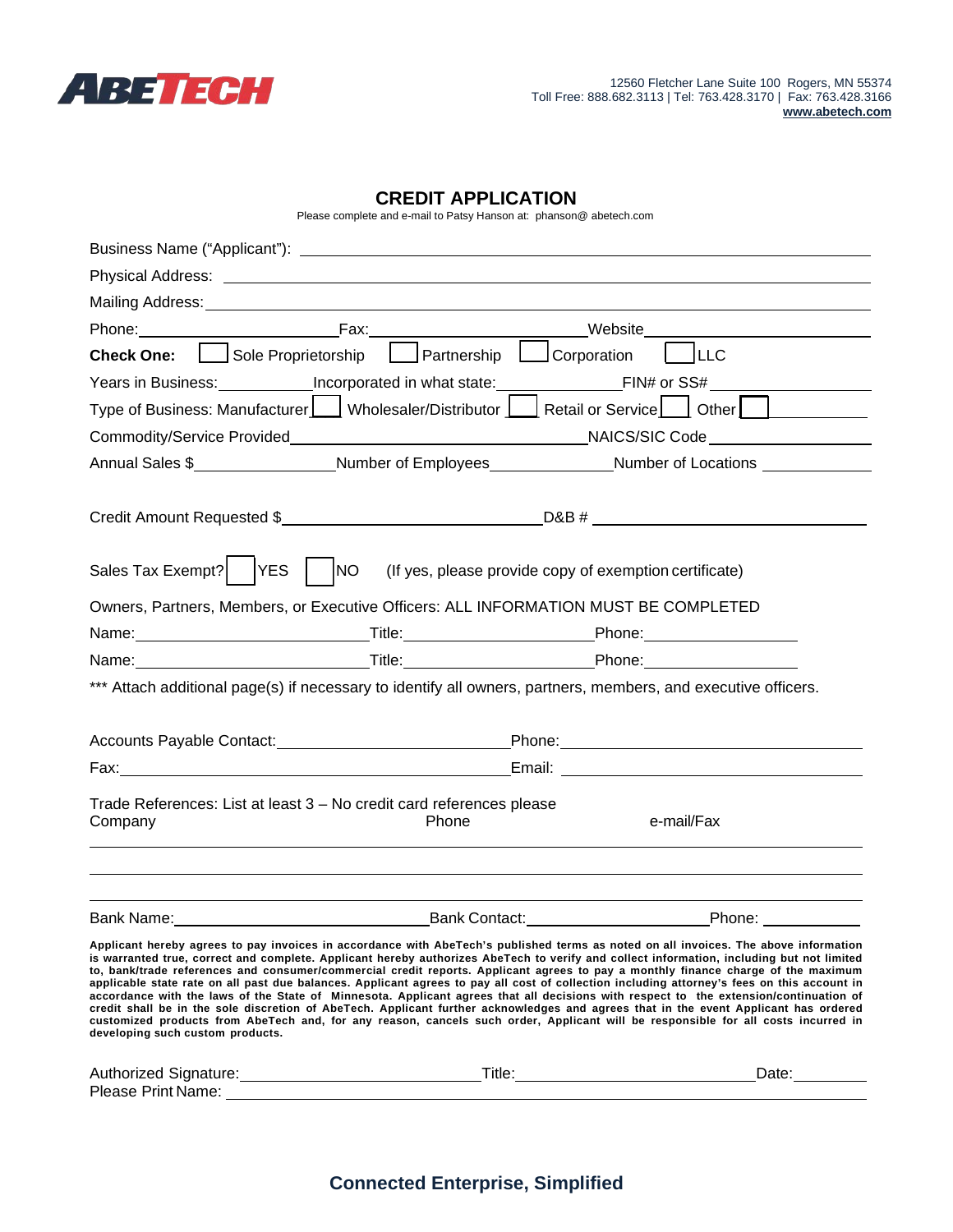

#### IMPORTANT TAX INFORMATION

In order to comply with the majority of state and local sales tax law requirements, the seller must have in its files a properly executed exemption certificate from all of its customers who claim a sales tax exemption.

For AbeTech to comply with tax law requirements we require you to provide us with a tax exempt certificate valid in the states where you will be requesting shipments or service, and that you update your certificate in accordance with state laws and/or AbeTech requests. In states where AbeTech is registered, sales tax will be charged according to the tax rate of the 'Ship To' and/or 'Service Completed At' location if AbeTech has not been provided with the tax exempt certificate for the applicable state.

Please note that not all states accept the Multi-Jurisdiction Uniform Sales & Use Tax Certificate form that is provided as a resource in this packet. AbeTech accepts all official state tax exemption certificates. All tax exempt certificates must include:

- 1. Issued to Seller: AbeTech
- 2. Address: 12560 Fletcher Lane, Suite 100

Rogers, MN 55374

- 3. Legal business name
- 4. Business trade name (DBA)
- 5. Business address and phone number
- 6. Type of business as registered with your state
- 7. General description of business
- 8. State sales registration number of each state in which you are licensed for tax exempt status
- 9. Reason for claiming exemption (resale, manufacturing, non-profit, etc.)
- 10. Single purchase or blanket certificate
- 11. Signature of owner or officer signing application
- 12. Name and title of person signing certificate
- 13. Date certificate is signed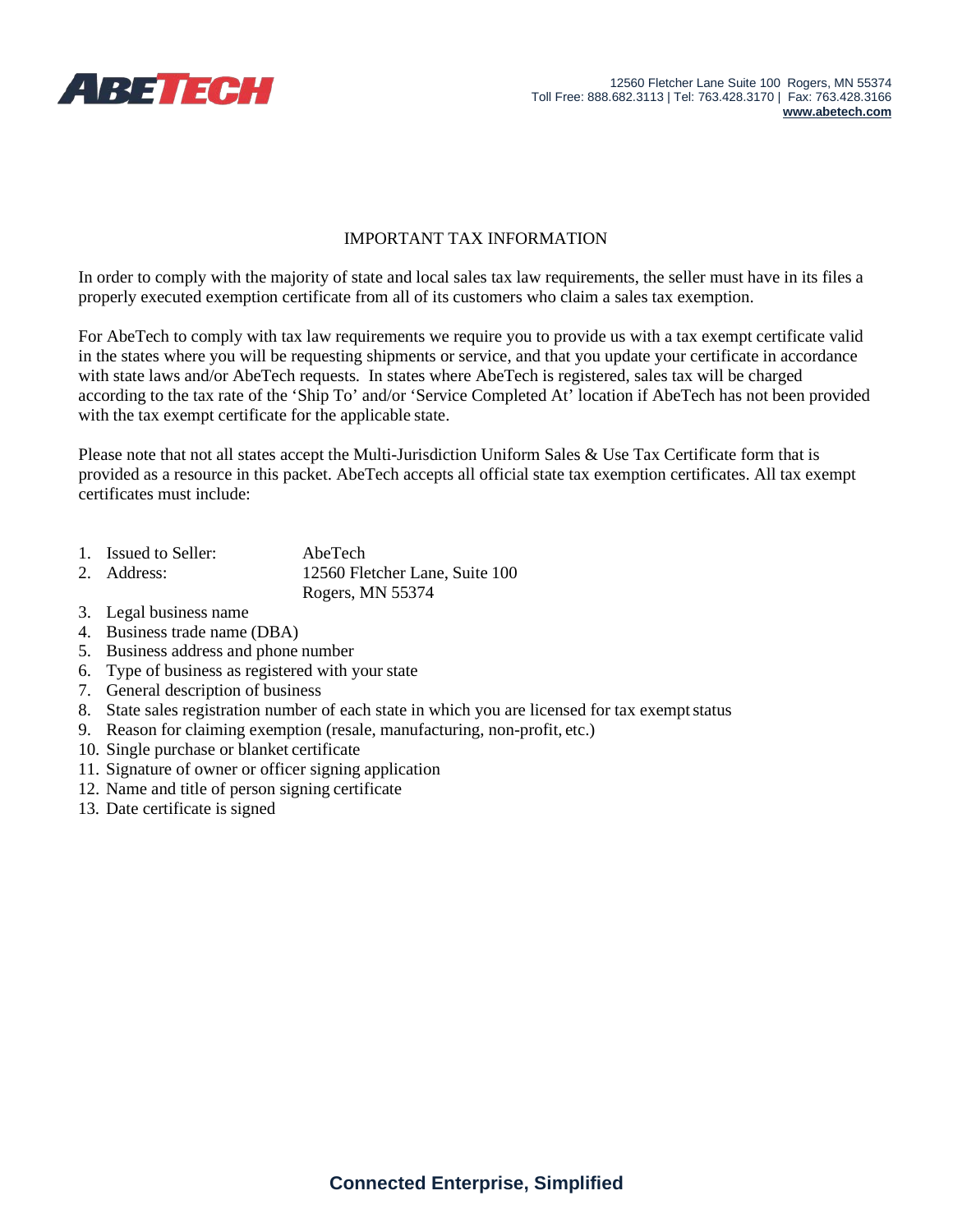#### **UNIFORM SALES & USE TAX CERTIFICATE—MULTIJURISDICTION**

The below-listed states have indicated that this form of certificate is acceptable, subject to the notes on pages 2-4. The issuer and the recipient have the responsibility of determining the proper use of this certificate under applicable laws in each state, as these may change from time to time.

| AbeTech<br>Issued to Seller:                              |                                                                                                                                       |
|-----------------------------------------------------------|---------------------------------------------------------------------------------------------------------------------------------------|
| Address: 12560 Fletcher Lane, Suite 100, Rogers, MN 55374 |                                                                                                                                       |
| I certify that:<br>Address:                               | is engaged as a registered<br>Wholesaler<br>Retailer<br>$\Box$ Manufacturer<br>Seller (California)<br>Lessor (see notes on pages 2-4) |

and is registered with the below listed states and cities within which your firm would deliver purchases to us and that any such purchases are for wholesale, resale, ingredients or components of a new product or service<sup>1</sup> to be resold, leased, or rented in the normal course of business. We are in the business of wholesaling, retailing, manufacturing, leasing (renting) the following:

\_\_\_\_\_\_\_\_\_\_\_\_\_\_\_\_\_\_\_\_\_\_\_\_\_\_\_\_\_\_\_\_\_\_\_\_\_\_\_\_\_\_\_\_\_\_\_\_\_\_\_\_\_\_\_\_\_\_\_\_\_\_\_\_\_\_\_\_\_\_\_\_\_\_\_\_\_\_\_\_\_\_\_\_\_\_\_\_\_\_\_\_\_\_\_\_\_\_\_\_\_\_\_\_\_\_\_\_\_\_\_\_\_\_

Description of Business:

General description of tangible property or taxable services to be purchased from the seller: \_\_\_\_\_\_\_\_\_\_\_\_\_\_\_\_\_\_\_\_\_\_\_\_\_\_\_\_\_\_\_\_\_\_\_\_\_\_\_\_

| <b>State</b>        | <b>State Registration, Seller's Permit, or ID</b><br><b>Number of Purchaser</b>           | <b>State</b>       | <b>State Registration, Seller's Permit, or ID</b><br><b>Number of Purchaser</b>                                                                                                                                               |
|---------------------|-------------------------------------------------------------------------------------------|--------------------|-------------------------------------------------------------------------------------------------------------------------------------------------------------------------------------------------------------------------------|
| $AL^1$              |                                                                                           | $MO^{16}$          |                                                                                                                                                                                                                               |
|                     | the control of the control of the control of the control of the control of the control of | NE <sup>17</sup>   | the control of the control of the control of the control of the control of the control of the control of the control of the control of the control of the control of the control of the control of the control of the control |
| <b>AR</b>           |                                                                                           |                    |                                                                                                                                                                                                                               |
| $AZ^2$              |                                                                                           | <b>NV</b>          |                                                                                                                                                                                                                               |
| CA <sup>3</sup>     |                                                                                           | <b>NJ</b>          |                                                                                                                                                                                                                               |
| CO <sup>4</sup>     |                                                                                           | $\text{NM}^{4,18}$ |                                                                                                                                                                                                                               |
| $CT^5$              |                                                                                           | NC <sup>19</sup>   | <u> 1989 - Johann Stoff, amerikansk politiker (d. 1989)</u>                                                                                                                                                                   |
| $DC^6$              |                                                                                           | ND                 |                                                                                                                                                                                                                               |
| FL'                 |                                                                                           | OH <sup>20</sup>   |                                                                                                                                                                                                                               |
| $GA^8$              |                                                                                           | OK <sup>21</sup>   |                                                                                                                                                                                                                               |
| HI <sup>4,9</sup>   |                                                                                           | $PA^{22}$          |                                                                                                                                                                                                                               |
|                     |                                                                                           | RI <sup>23</sup>   |                                                                                                                                                                                                                               |
| ID                  |                                                                                           |                    |                                                                                                                                                                                                                               |
| $\mathbf{L}^{4,10}$ |                                                                                           | <b>SC</b>          |                                                                                                                                                                                                                               |
| IA                  |                                                                                           | SD <sup>24</sup>   |                                                                                                                                                                                                                               |
| <b>KS</b>           |                                                                                           | <b>TN</b>          |                                                                                                                                                                                                                               |
| KY <sup>11</sup>    |                                                                                           | $TX^{25}$          |                                                                                                                                                                                                                               |
| $ME^{12}$           |                                                                                           | <b>UT</b>          |                                                                                                                                                                                                                               |
| $MD^{13}$           |                                                                                           | VT                 |                                                                                                                                                                                                                               |
| MI <sup>14</sup>    |                                                                                           | $WA^{26}$          |                                                                                                                                                                                                                               |
| MN <sup>15</sup>    |                                                                                           | WI <sup>27</sup>   |                                                                                                                                                                                                                               |
|                     |                                                                                           |                    |                                                                                                                                                                                                                               |

I further certify that if any property or service so purchased tax free is used or consumed by the firm as to make it subject to a Sales or use Tax we will pay the tax due directly to the proper taxing authority when state law so provides or inform the seller for added tax billing. This certificate shall be a part of each order which we may hereafter give to you, unless otherwise specified, and shall be valid until canceled by us in writing or revoked by the city or state.

Under penalties of perjury, I swear or affirm that the information on this form is true and correct as to every material matter.

Authorized Signature:

(Owner, Partner or Corporate Officer)

Title:

Date: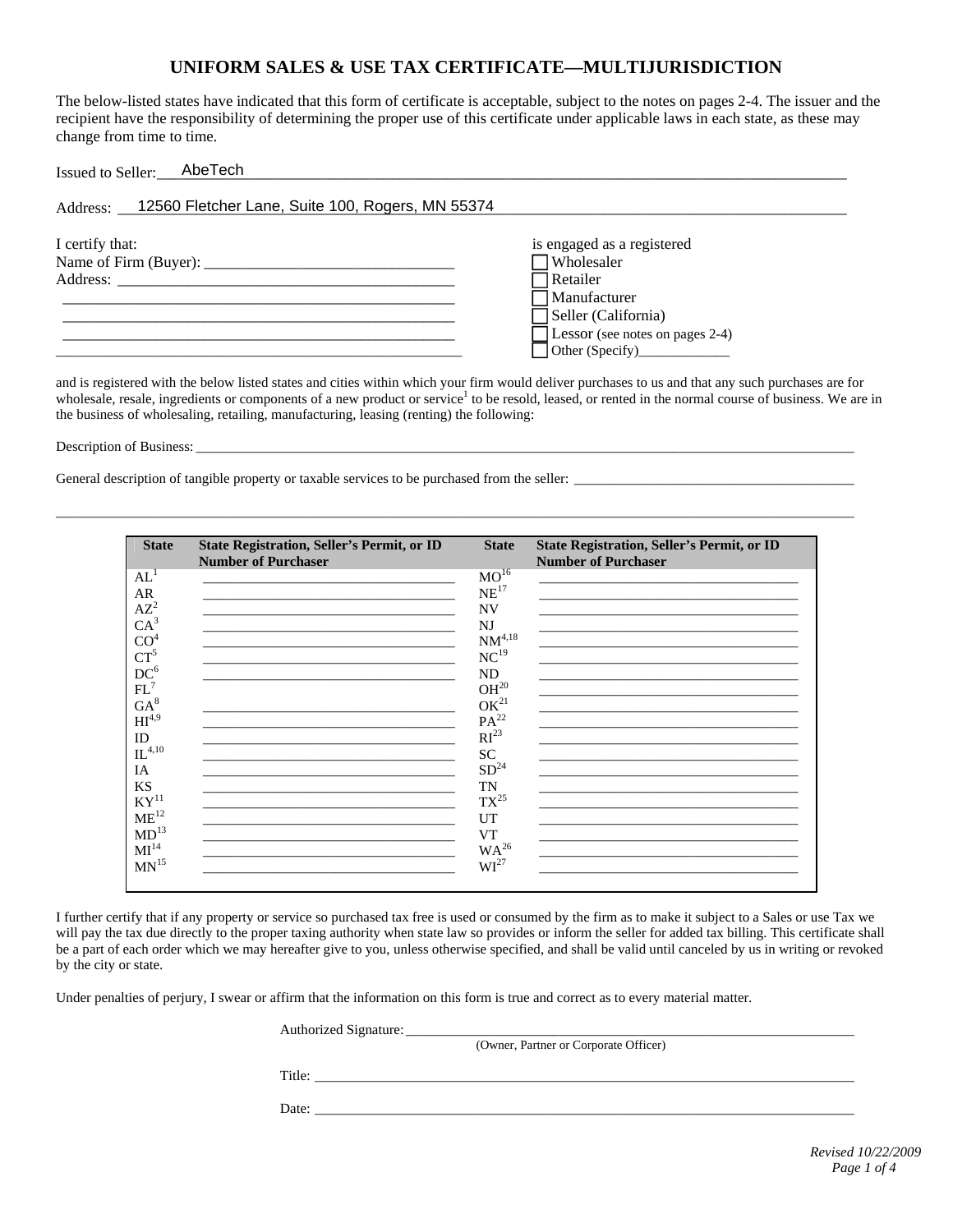### **INSTRUCTIONS REGARDING UNIFORM SALES & USE TAX CERTIFCATE**

#### To Seller's Customers:

In order to comply with the majority of state and local sales tax law requirements, the seller must have in its files a properly executed exemption certificate from all of its customers who claim a sales tax exemption. If the seller does not have this certificate, it is obliged to collect the tax for the state in which the property or service is delivered.

If the buyer is entitled to sales tax exemption, the buyer should complete the certificate and send it to the seller at its earliest convenience. If the buyer purchases tax free for a reason for which this form does not provide, the buyer should send the seller its special certificate or statement.

Caution to Seller:

In order for the certificate to be accepted in good faith by the seller, seller must exercise care that the property or service being sold is of a type normally sold wholesale, resold, leased, rented or incorporated as a ingredient or component part of a product manufactured by buyer and then resold in the usual course of its business. A seller failing to exercise due care could be held liable for the sales tax due in some states or cities. Misuse of this certificate by seller, lessee, or the representative thereof may be punishable by fine, imprisonment or loss of right to issue certificate in some states or cities.

Notes:

- 3. California: A. This certificate is not valid as an exemption certificate. Its use is limited to use as a resale certificate subject to the provisions of Title 18, California Code of Regulations, Section 1668 (Sales and Use Tax Regulation 1668, Resale Certificate).
	- B. By use of this certificate, the purchaser certifies that the property is purchased for resale in the regular course of business in the form of tangible personal property, which includes property incorporated as an ingredient or component part of an item manufactured for resale in the regular course ofbusiness.
	- C. When the applicable tax would be sales tax, it is the seller who owes that tax unless the seller takes a timely and valid resale certificate in goodfaith.
	- D. A valid resale certificate is effective until the issuer revokes the certificate.
- 4. The state of Colorado, Hawaii, Illinois, and New Mexico do not permit the use of this certificate to claim a resale exemption for the purchase of a taxable service for resale.
- 5 Connecticut: This certificate is not valid as an exemption certificate. Its use is limited to use as a resale certificate subject to Conn. Gen. State §§12-410(5) and 12-411(14) and an regulations and administrative pronouncements pertaining to resale certificates.
- 6. District of Columbia: This certificate is not valid as an exemption certificate. It is not valid as a resale certificate unless it contains the purchaser's D.C. sales and use tax registration number.
- 7. Florida: The Department will allow purchasers to use the Multistate Tax Commission's Uniform Sales and Use Tax Certificate-Multijurisdiction. However, the use of this uniform certificate must be used in conjunction with the telephonic or electronic authorization number method described in paragraph (3)(b) or (c) of rule SUT FAC 12A-1.039..
- 8. Georgia: the purchaser's state of registration number will be accepted in lieu of Georgia's registration number when the purchaser is located outside Georgia, does not have nexus with Georgia, and the tangible personal property is delivered by drop shipment to the purchaser's customer located in Georgia.

<sup>1.</sup> Alabama: Each retailer shall be responsible for determining the validity of a purchaser's claim for exemption.

<sup>2.</sup> Arizona: This certificate may be used only when making purchases of tangible personal property for resale in the ordinary course of business, and not for any other statutory deduction or exemption. It is valid as a resale certificate only if it contains the purchaser's name, address, signature, and Arizona transaction privilege tax (or other state sales tax) license number, as required by Arizona Revised Statutes § 42-5022, *Burden of proving sales not at retail*.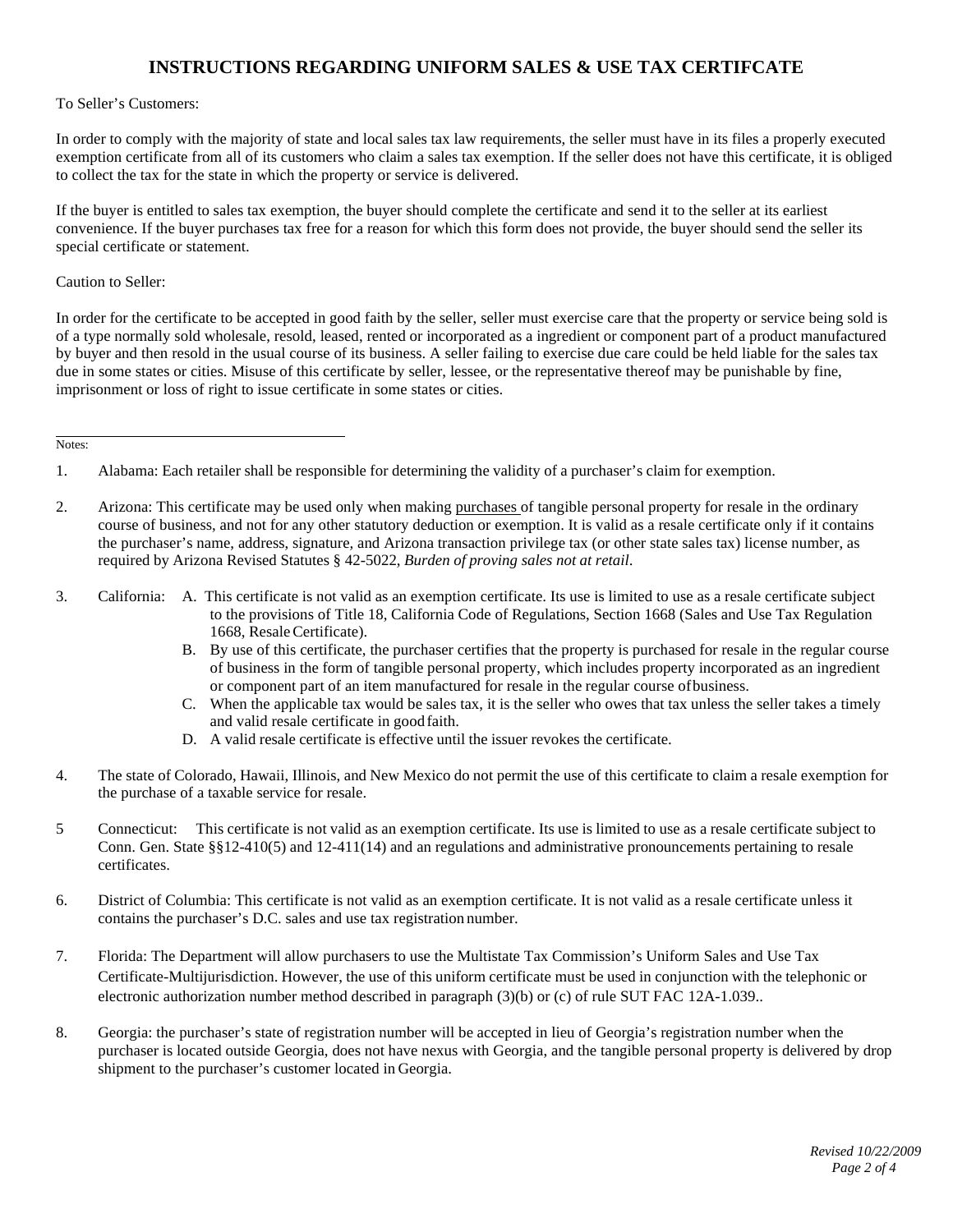- 9. Hawaii allows this certificate to be used by the seller to claim a lower general excise tax rate or no general excise tax, rather than the buyer claiming an exemption. The no tax situation occurs when the purchaser of imported goods certifies to the seller, who originally imported the goods into Hawaii, that the purchaser will resell the imported goods at wholesale. If the lower rate or no tax does not in fact apply to the sale, the purchaser is liable to pay the seller the additional tax imposed. See Hawaii Dept. of Taxation Tax Information Release No. 93-5, November 10, 1993, and Tax Information Release No. 98-8, October 30, 1998.
- 10. Use of this certificate in Illinois is subject to the provisions of 86 Ill. Adm. Code Ch.I, Sec. 130.1405. Illinois does not have an exemption on sales of property for subsequent ease or rental, nor does the use of this certificate for claiming resale purchases of services have any application in Illinois.

The registration number to be supplied next to Illinois on page 1 of this certificate must be the Illinois registration or resale number; no other state's registration number is acceptable.

"Good faith" is not the standard of care to be exercised by a retailer in Illinois. A retailer in Illinois is not required to determine if the purchaser actually intends to resell the item. Instead, a retailer must confirm that the purchaser has a valid registration or resale number at the time of purchase. If a purchaser fails to provide a certificate of resale at the time of sale in Illinois, the seller must charge the purchaser tax.

While there is no statutory requirement that blanket certificates of resale be renewed at certain intervals, blanket certificates should be updated periodically, and no less frequently than every three years.

- 11. Kentucky: 1.Kentucky does not permit the use of this certificate to claim a resale exclusion for the purchase of a taxable service.
	- 2. This certificate is not valid as an exemption certificate. Its use is limited to use as a resale certificate subject to the provisions of Kentucky Revised Statute 139.270 (GoodFaith).
	- 3. The use of this certificate by the purchaser constitutes the issuance of a blanket certificate in accordance with Kentucky Administrative Regulation 103 KAR31:111.
- 12. Maine does not have an exemption on sales of property for subsequent lease or rental.
- 13. Maryland: This certificate is not valid as an exemption certificate. However, vendors may accept resale certificates that bear the exemption number issued to a religious organization. Exemption certifications issued to religious organizations consist of 8 digits, the first two of which are always "29". Maryland registration, exemption and direct pay numbers may be verified on the website of the Comptroller of the Treasury a[twww.marylandtaxes.com.](http://www.marylandtaxes.com/)
- 14 Michigan: Effective for a period of three years unless a lesser period is mutually agreed t and stated on this certificate. Covers all exempt transfers when accepted by the seller in "good faith" as defined by Michigan statute.
- 15. Minnesota: A. Does not allow a resale certificate for purchases of taxable services for resale in most situations.
	- B. Allows an exemption for items used only once during production and not used again.
- 16. Missouri: A. Purchases who improperly purchase property or services sales tax free using this certificate may be required to pay the tax, interest, additions to tax or penalty.
	- B. Even if property is delivered outside Missouri, facts and circumstances may subject it to Missouri tax, contrary to the second sentence of the first paragraph of the above instructions.
- 17. Nebraska: A blanket certificate is valid 3 years from the date ofissuance.
- 18. New Mexico: For transactions occurring on or after July 1, 1998, New Mexico will accept this certificate in lieu of a New Mexico nontaxable transaction certificate and as evidence of the deductibility of a sale tangible personal property provided:

a) this certificate was not issued by the State of New Mexico;

- b) the buyer is not required to be registered in New Mexico; and
- c) the buyer is purchasing tangible personal property for resale or incorporations as an ingredient or component part into a manufactured product.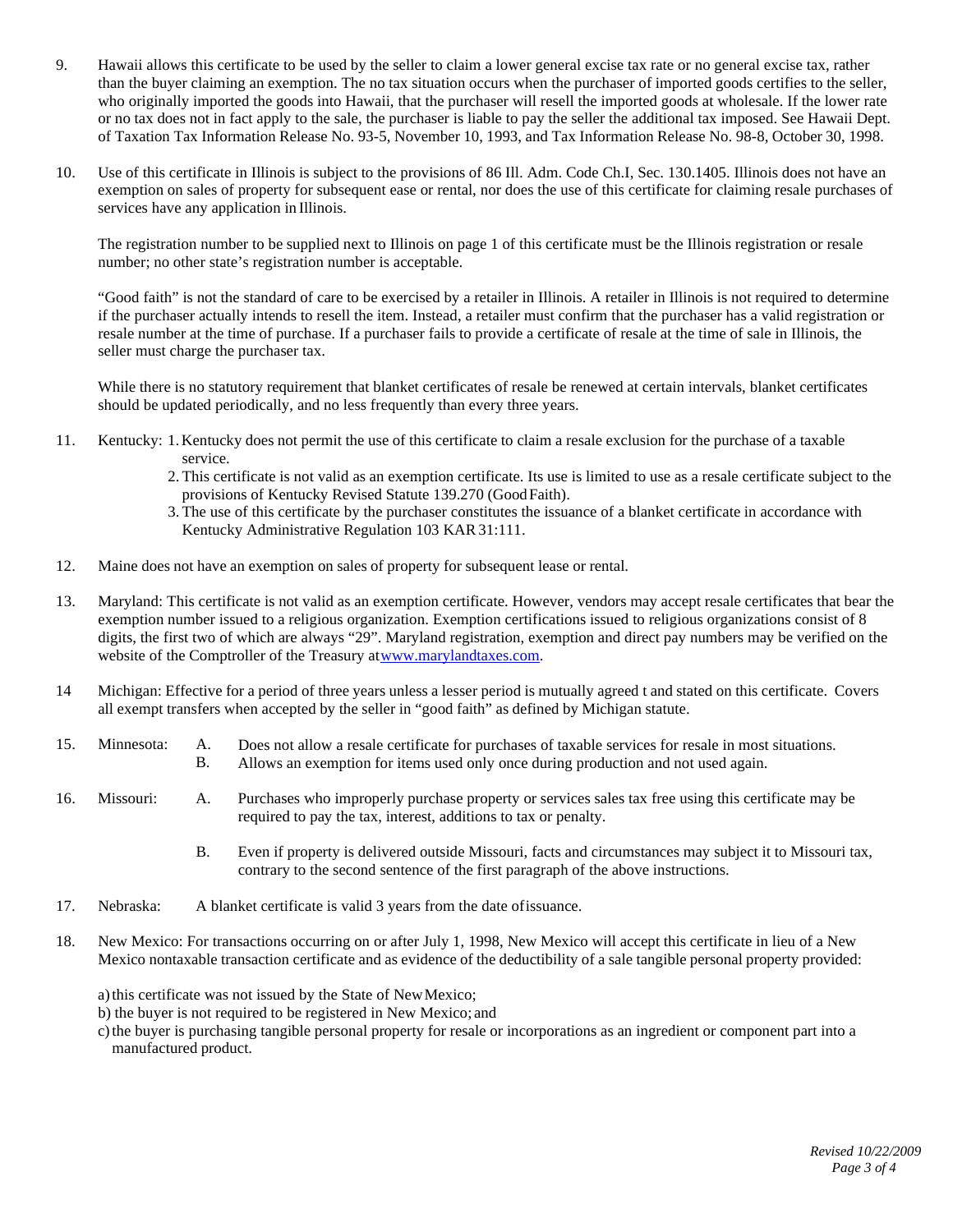- 19. North Carolina: This certificate is not valid as an exemption certificate or if signed by a person such as a contractor who intends to use the property. Its use is subject to G.S. 105-164.28 and any administrative rules or directives pertaining to resale certificates.
- 20. Ohio: A. The buyer must specify which one of the reasons for exemption on the certificate applies. This may be done by circling or underlining the appropriate reason or writing it on the form above the state registration section. Failure to specify the exemption reason will, on audit, result in disallowance of the certificate.
	- B. In order to be valid, the buyer must sign and deliver the certificate to the seller before or during the period for filing the return.
- 21. Oklahoma would allow this certificate in lieu of a copy of the purchaser's sales tax permit as one of the elements of "properly completed documents" which is one of the three requirements which must be met prior to the vendor being relieved of liability. The other tow requirements are that the vendor must have the certificate in his possession at the time the sale is made and must accept the documentation in good faith. The specific documentation required under OAC 710-:65-7-6 is:
	- A) Sales tax permit information may consist of:
		- (i) A copy of the purchaser's sales tax permit; or
		- (ii) In lieu of a copy of the permit, obtain the following:
			- (I) Sales tax permit number; and
			- (II) The name and address of the purchaser;
	- B) A statement that the purchaser is engaged in the business of reselling the articles purchased;
	- C) A statement that the articles purchased are purchased forresale;
	- D) The signature of the purchaser or a person authorized to legally bind the purchaser; and
	- E) Certification on the face of the invoice, bill or sales slip or on separate letter that said purchaser is engaged in reselling the articles purchased.

Absent strict compliance with these requirements, Oklahoma holds a seller liable for sales tax due on sales where the claimed exemption is found to be invalid, for whatever reason, unless the Tax Commission determines that purchaser should be pursued for collection of the tax resulting from improper presentation of a certificate.

- 22. Pennsylvania: This certificate is not valid as an exemption certificate. It is valid as a resale certificate only if it contains the purchaser's Pennsylvania Sales and Use Tax eight-digit license number, subject to the provisions of 61 PA Code §32.3.
- 23. Rhode Island allows this certificate to be used to claim a resale exemption only when the item will be resold in the same form. They do not permit this certificate to be used to claim any other type of exemption.
- 24. South Dakota: Services which are purchased by a service provider and delivered to a current customer in conjunction with the services contracted to be provided to the customer are claimed to be for resale. Receipts from the sale of a service for resale by the purchaser are not subject to sales tax if the purchaser furnishes a resale certificate which the seller accepts in good faith. In order for the transaction to be a sale for resale, the following conditions must be present:
	- (1) The service is purchased for or on behalf of a current customer;
	- (2) The purchaser of the service does not use the service in any manner; and
	- (3) The service is delivered or resold to the customer without any alteration or change.
- 25. Texas: Items purchased for resale must be for resale within the geographical limits of the United States, its territories and possessions.
- 26. Washington: Resale certificates will be replaced by reseller permits issued by Department of Revenue, effective January 1, 2010.
- 27. Wisconsin allows this certificate to be used to claim a resale exemption only. It does not permit this certificate to be used to claim any other type of exemption.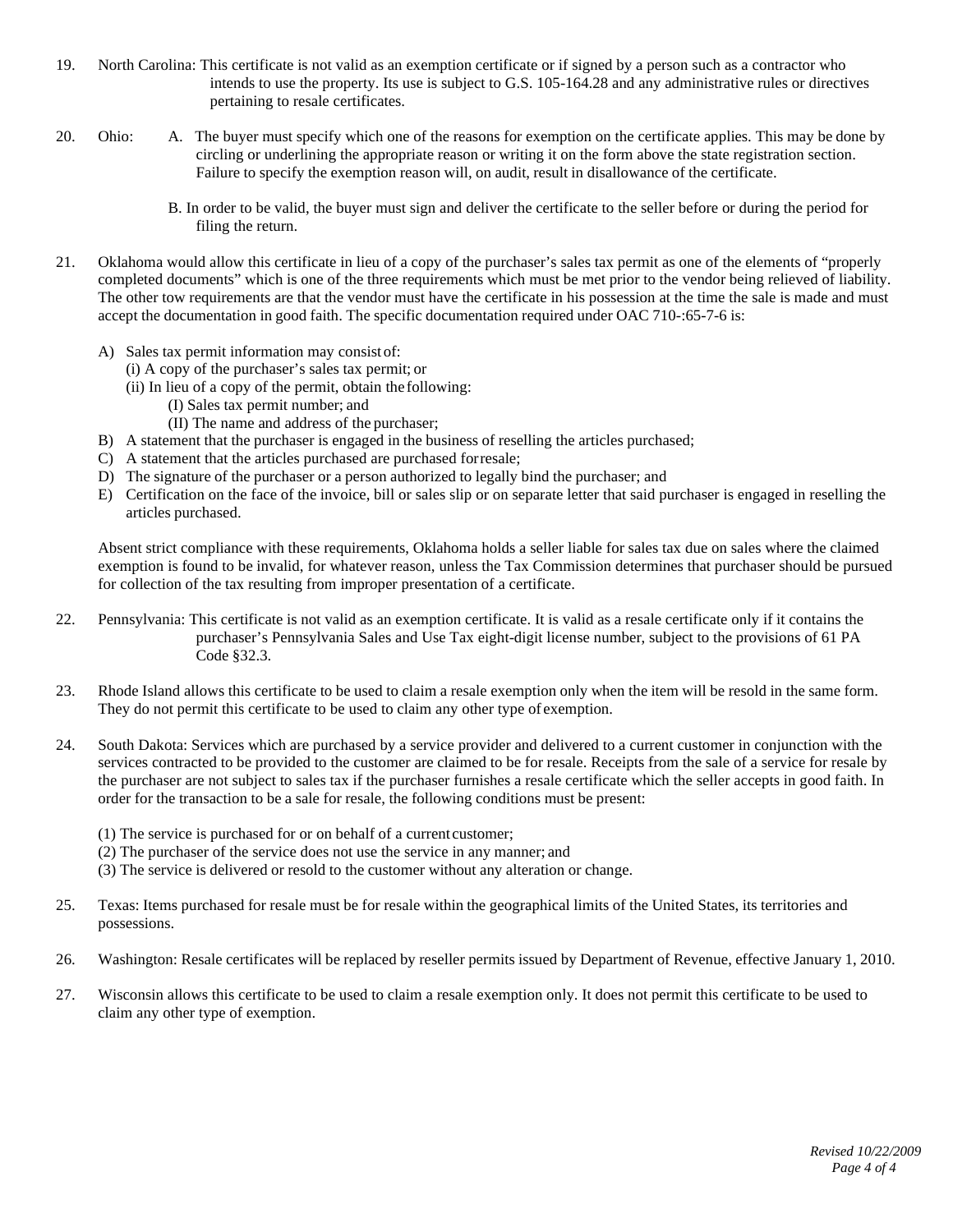

## Insurance Waiver

As a client of AbeTech, we understand that all shipping terms are FOB: AbeTech's dock (or our vendor's dock in the case of a drop-ship delivery). We also understand that all risk of loss or damage during shipment of product will be borne completely by us, the client.

We release AbeTech from any liability for lost or damaged product ordered by us once the product is released to the delivery company. We, the client, will indicate the specific delivery company to be used on each purchase order. If no delivery company is indicated on the purchase order, AbeTech can select the delivery company.

| <b>Client Name:</b>  |        |       |  |
|----------------------|--------|-------|--|
|                      |        |       |  |
| Address:             |        |       |  |
|                      |        |       |  |
| Authorized Signor:   |        |       |  |
| <b>Printed Name:</b> | Title: | Date: |  |

**Please email to: [ARSpecialist@AbeTech.com](mailto:ARSpecialist@AbeTech.com)**